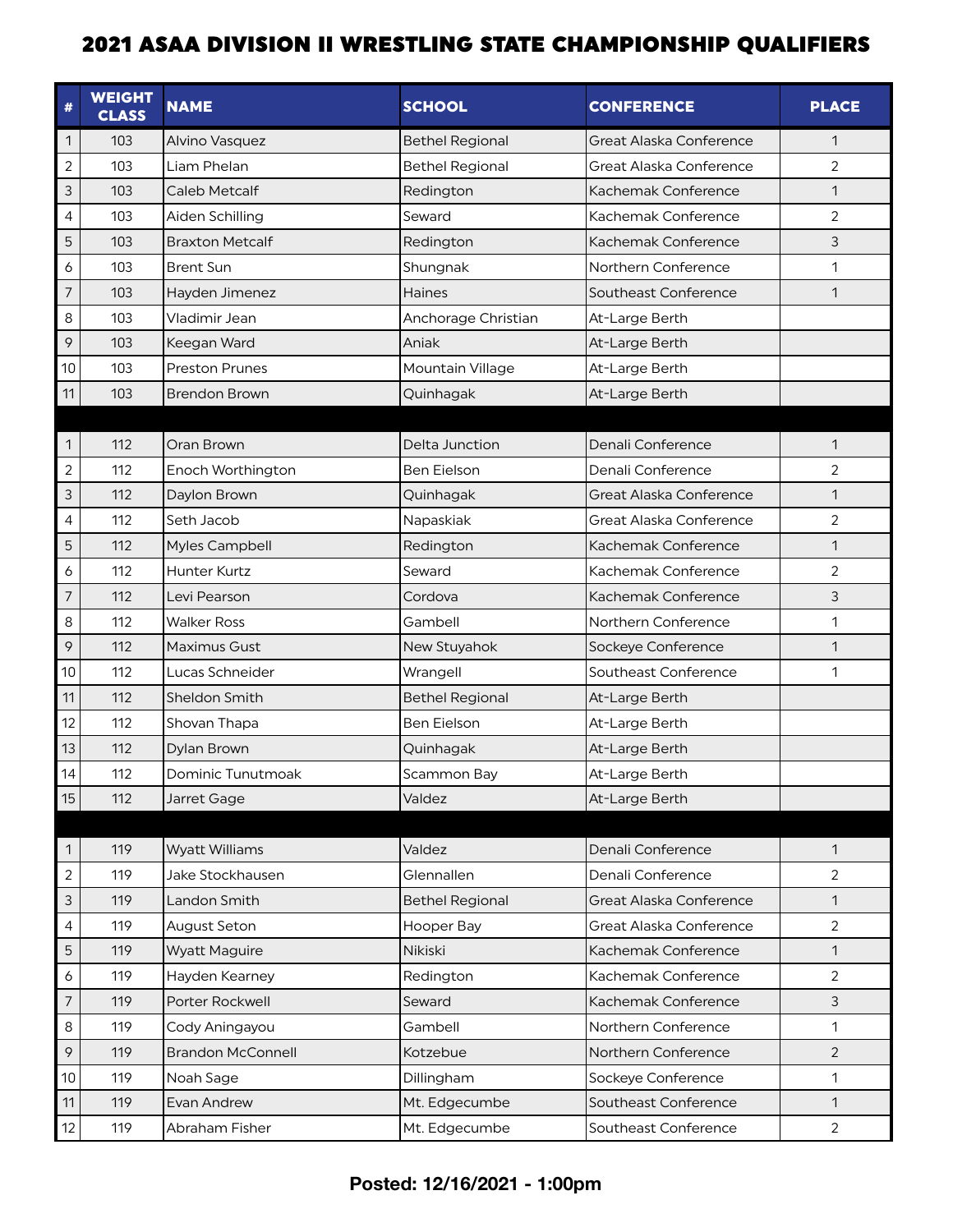| 13             | 119 | Patrick Attungana         | Delta Junction         | At-Large Berth          |                |
|----------------|-----|---------------------------|------------------------|-------------------------|----------------|
| 14             | 119 | Aiden Klein               | Delta Junction         | At-Large Berth          |                |
| 15             | 119 | Kyler Matteson            | <b>Ben Eielson</b>     | At-Large Berth          |                |
| 16             | 119 | Marshal Nicholai          | Napaskiak              | At-Large Berth          |                |
|                |     |                           |                        |                         |                |
| 1              | 125 | Garrett Coen              | Delta Junction         | Denali Conference       | 1              |
| $\overline{c}$ | 125 | Michael Garza             | <b>Ben Eielson</b>     | Denali Conference       | 2              |
| 3              | 125 | Paul Dyment               | <b>Bethel Regional</b> | Great Alaska Conference | 1              |
| $\overline{4}$ | 125 | Kaden Tangiegak           | Chevak                 | Great Alaska Conference | 2              |
| 5              | 125 | <b>Talon Whicker</b>      | Kenai-Central          | Kachemak Conference     | 1              |
| 6              | 125 | <b>Colton Merriner</b>    | <b>Grace Christian</b> | Kachemak Conference     | 2              |
| $\overline{7}$ | 125 | Paul Minke                | Homer                  | Kachemak Conference     | 3              |
| 8              | 125 | Son Erikson               | Nome-Beltz             | Northern Conference     | $\mathbf{1}$   |
| 9              | 125 | Sean Mokiyuk              | Savoonga               | Northern Conference     | $\overline{2}$ |
| 10             | 125 | <b>Taylor Nick</b>        | Manokotak              | Sockeye Conference      | 1              |
| 11             | 125 | <b>Evander Elixman</b>    | Sitka                  | Southeast Conference    | $\overline{2}$ |
| 12             | 125 | Jace Zaldivar             | <b>Ben Eielson</b>     | At-Large Berth          |                |
| 13             | 125 | <b>Andrew Severs</b>      | Glennallen             | At-Large Berth          |                |
| 14             | 125 | <b>Elston Dock</b>        | Mt. Edgecumbe          | At-Large Berth          |                |
| 15             | 125 | Gage Massin               | Petersburg             | At-Large Berth          |                |
|                |     |                           |                        |                         |                |
| 1              | 130 | Matthew Lawhorne          | Delta Junction         | Denali Conference       | 1              |
| $\overline{2}$ | 130 | <b>Jaxson Gallatin</b>    | Valdez                 | Denali Conference       | $\overline{2}$ |
| 3              | 130 | Joseph Smith              | <b>Bethel Regional</b> | Great Alaska Conference | 1              |
| $\overline{4}$ | 130 | <b>Aaron Mute</b>         | <b>Bethel Regional</b> | Great Alaska Conference | $\overline{2}$ |
| 5              | 130 | <b>Adam Snow</b>          | Grace Christian        | Kachemak Conference     | 1              |
| 6              | 130 | Owen Whicker              | Kenai-Central          | Kachemak Conference     | $\overline{2}$ |
|                | 130 | Brody Mocan               | Redington              | Kachemak Conference     | 3              |
| 8              | 130 | <b>Ricky Paniptchuk</b>   | Shaktoolik             | Northern Conference     | $\mathbf{1}$   |
| 9              | 130 | Shannon Gologergen-Toolie | Savoonga               | Northern Conference     | $\overline{2}$ |
| 10             | 130 | Gusty Blunka Jr.          | New Stuyahok           | Sockeye Conference      | 1              |
| 11             | 130 | <b>Tristan Goodell</b>    | Mt. Edgecumbe          | Southeast Conference    | 1              |
| 12             | 130 | Markus Anderson           | Petersburg             | Southeast Conference    | $\overline{2}$ |
| 13             | 130 | Keegan Tangiegak          | Chevak                 | At-Large Berth          |                |
| 14             | 130 | <b>Trenton Kieth</b>      | Houston                | At-Large Berth          |                |
| 15             | 130 | Terje McClurg             | Houston                | At-Large Berth          |                |
| 16             | 130 | Eli Critchlow             | Valdez                 | At-Large Berth          |                |
|                |     |                           |                        |                         |                |
|                |     |                           |                        |                         |                |
| 1              | 135 | Keegan Delaquito          | Glennallen             | Denali Conference       | $\mathbf{1}$   |
| $\overline{c}$ | 135 | Evan Brown                | Ben Eielson            | Denali Conference       | $\overline{2}$ |
| $\mathsf{3}$   | 135 | Cassius Sundown           | Scammon Bay            | Great Alaska Conference | $\mathbf{1}$   |
| 4              | 135 | Jerritt Nicholai          | Quinhagak              | Great Alaska Conference | $\overline{2}$ |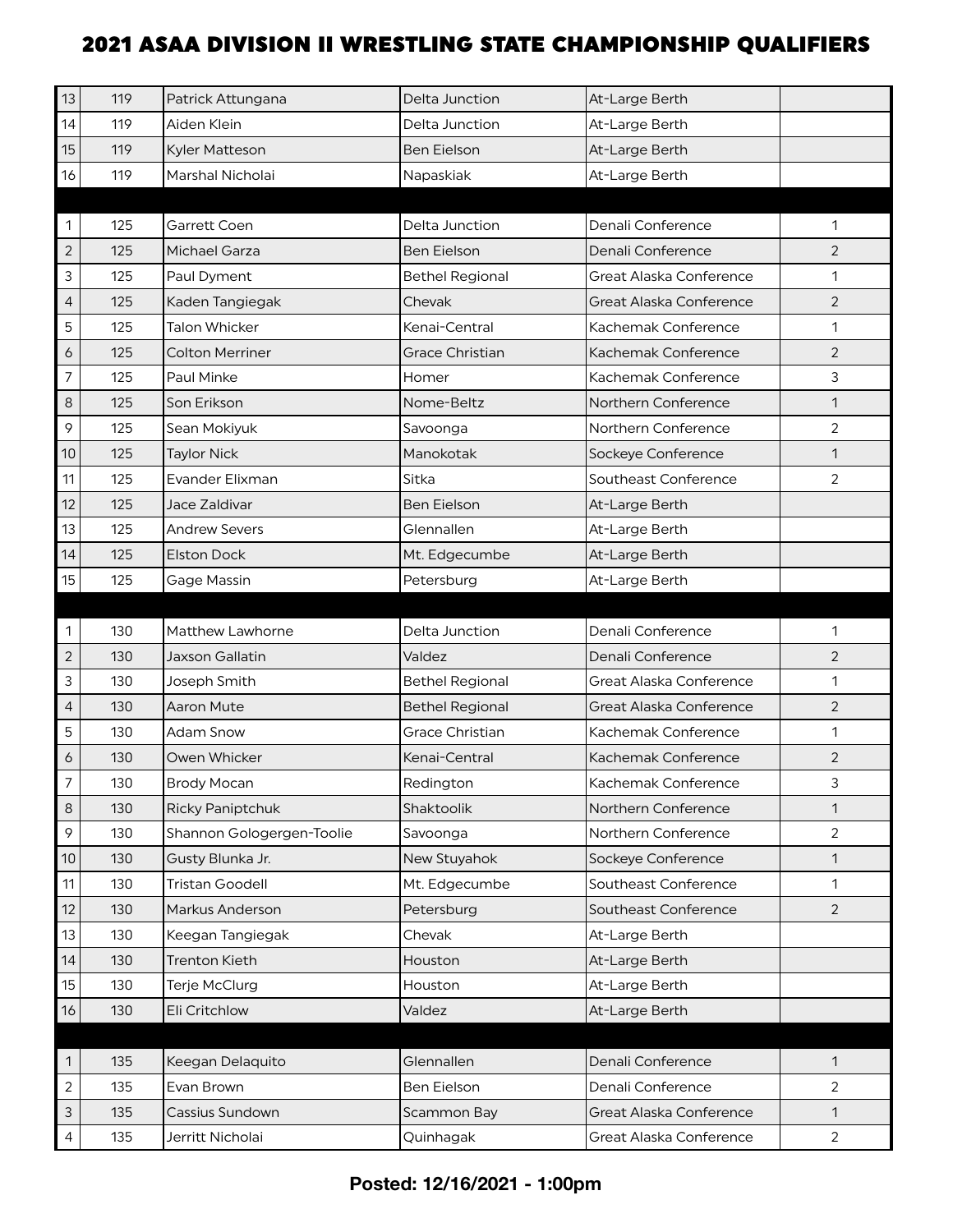| 5              | 135 | <b>Thomas Swalling</b> | Redington              | Kachemak Conference     | $\mathbf{1}$   |
|----------------|-----|------------------------|------------------------|-------------------------|----------------|
| 6              | 135 | <b>Benicio Rubio</b>   | Houston                | Kachemak Conference     | $\overline{2}$ |
| $\overline{7}$ | 135 | Antonio Perez          | Kenai-Central          | Kachemak Conference     | 3              |
| 8              | 135 | <b>Thomas Hannon</b>   | Nome-Beltz             | Northern Conference     | 1              |
| 9              | 135 | Dean Paniptchuk        | Shaktoolik             | Northern Conference     | $\overline{2}$ |
| 10             | 135 | Demetry Hoseth         | Dillingham             | Sockeye Conference      | 1              |
| 11             | 135 | Aidan Cotta            | Petersburg             | Southeast Conference    | $\overline{2}$ |
| 12             | 135 | Kadyn Fisher           | Delta Junction         | At-Large Berth          |                |
| 13             | 135 | Jonathan Smith         | Nome-Beltz             | At-Large Berth          |                |
| 14             | 135 | Tristan Burrgraff      | <b>Bristol Bay</b>     | At-Large Berth          |                |
| 15             | 135 | Keane Wilson           | Unalakleet             | At-Large Berth          |                |
| 16             | 135 | Donald Adams           | Barrow                 | At-Large Berth          |                |
|                |     |                        |                        |                         |                |
| 1              | 140 | Jordan Korth           | Glennallen             | Denali Conference       | 1              |
| $\overline{c}$ | 140 | Jayden Stone           | Glennallen             | Denali Conference       | 2              |
| 3              | 140 | Nafre Bagongon         | Emmonak                | Great Alaska Conference | 1              |
| $\overline{4}$ | 140 | Awesome Ulroan         | Chevak                 | Great Alaska Conference | 2              |
| 5              | 140 | John Harris            | Grace Christian        | Kachemak Conference     | 1              |
| 6              | 140 | Dameon Tugmon-Grube    | Redington              | Kachemak Conference     | $\overline{2}$ |
| 7              | 140 | Elijah Dambacher       | Kenai-Central          | Kachemak Conference     | 3              |
| 8              | 140 | Duke McGuffey          | Nome-Beltz             | Northern Conference     | $\mathbf{1}$   |
| 9              | 140 | Jeremy Koozaata        | Gambell                | Northern Conference     | $\overline{2}$ |
| 10             | 140 | Ty Kolbe               | Dillingham             | Sockeye Conference      | 1              |
| 11             | 140 | Keegan Hanson          | Craig                  | Southeast Conference    | 1              |
| 12             | 140 | Liam Pingayak          | Chevak                 | At-Large Berth          |                |
| 13             | 140 | Chase Huffman          | Dillingham             | At-Large Berth          |                |
| 14             | 140 | <b>Wesley Henry</b>    | Ben Eielson            | At-Large Berth          |                |
| 15             | 140 | Warren Blood           | Valdez                 | At-Large Berth          |                |
| 16             | 140 | Mickia Walcott         | New Stuyahok           | At-Large Berth          |                |
|                |     |                        |                        |                         |                |
| 1              | 145 | Bowen Korth            | Glennallen             | Denali Conference       | $\mathbf{1}$   |
| $\mathbf{2}$   | 145 | Dalen Beck             | Valdez                 | Denali Conference       | 2              |
| 3              | 145 | Charles Smith          | <b>Bethel Regional</b> | Great Alaska Conference | $\mathbf{1}$   |
| 4              | 145 | John Pingayak          | Chevak                 | Great Alaska Conference | $\overline{2}$ |
| 5              | 145 | <b>Russell Nyvall</b>  | Homer                  | Kachemak Conference     | $\mathbf{1}$   |
| 6              | 145 | Josh Paulson           | Grace Christian        | Kachemak Conference     | $\overline{2}$ |
| $\overline{7}$ | 145 | <b>Reymond Perez</b>   | Kenai-Central          | Kachemak Conference     | 3              |
| 8              | 145 | Karlin Ahwinona-Smith  | Nome-Beltz             | Northern Conference     | $\mathbf{1}$   |
| 9              | 145 | Andy Peterson          | Nome-Beltz             | Northern Conference     | 2              |
| 10             | 145 | Zach Kolbe             | Dillingham             | Sockeye Conference      | 1              |
| 11             | 145 | Dalton Wyzykowski      | Craig                  | Southeast Conference    | $\mathbf{1}$   |
| 12             | 145 | David Davis            | Sitka                  | Southeast Conference    | 2              |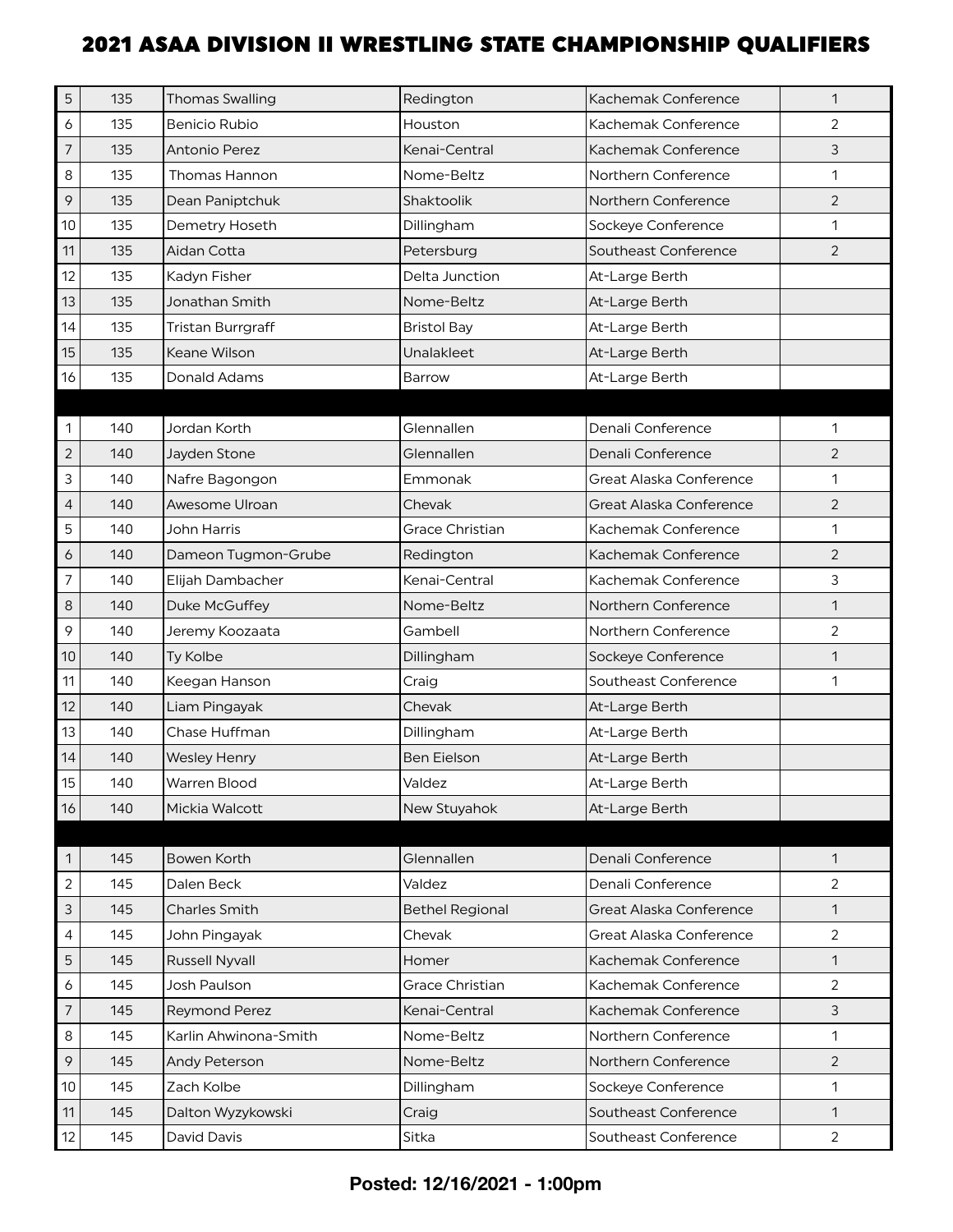| 13             | 145 | Larry Olson              | Hutchison              | At-Large Berth          |                |
|----------------|-----|--------------------------|------------------------|-------------------------|----------------|
| 14             | 145 | Sam Yerkes               | Nikiski                | At-Large Berth          |                |
| 15             | 145 | Mitchell Kaganak         | Scammon Bay            | At-Large Berth          |                |
| 16             | 145 | Pete Hill                | <b>Bristol Bay</b>     | At-Large Berth          |                |
|                |     |                          |                        |                         |                |
| 1              | 152 | Alex Buck                | Glennallen             | Denali Conference       | 1              |
| $\sqrt{2}$     | 152 | <b>Nathanael Severs</b>  | Glennallen             | Denali Conference       | 2              |
| 3              | 152 | Avron Atchak             | Chevak                 | Great Alaska Conference | 1              |
| $\overline{4}$ | 152 | Ellis Johnson            | <b>Bethel Regional</b> | Great Alaska Conference | $\overline{2}$ |
| 5              | 152 | <b>Andrew Gaethle</b>    | Kenai-Central          | Kachemak Conference     | 1              |
| 6              | 152 | <b>Jake Thacker</b>      | Anchorage Christian    | Kachemak Conference     | $\overline{2}$ |
| $\overline{7}$ | 152 | Drake Butcher            | Houston                | Kachemak Conference     | 3              |
| 8              | 152 | <b>Wyatt Ahmasuk</b>     | Nome-Beltz             | Northern Conference     | $\mathbf{1}$   |
| 9              | 152 | Josh Delmolin            | Barrow                 | Northern Conference     | $\overline{2}$ |
| 10             | 152 | <b>Graelin Chaney</b>    | Dillingham             | Sockeye Conference      | 1              |
| 11             | 152 | Randy Churchill          | Wrangell               | Southeast Conference    | 1              |
| 12             | 152 | Rogan Hanson             | Craig                  | Southeast Conference    | $\overline{2}$ |
| 13             | 152 | Gabe Hoffman             | Glennallen             | At-Large Berth          |                |
| 14             | 152 | Leo Wald                 | Haines                 | At-Large Berth          |                |
| 15             | 152 | Frank St. Denis          | Mt. Edgecumbe          | At-Large Berth          |                |
| 16             | 152 | <b>Wyatt Litster</b>     | Petersburg             | At-Large Berth          |                |
|                |     |                          |                        |                         |                |
| 1              | 160 | Steven Warren            | Delta Junction         | Denali Conference       | 1              |
| $\overline{c}$ | 160 | Mckennan Mayer           | Valdez                 | Denali Conference       | 2              |
| 3              | 160 | Adrian Kopanuk           | Scammon Bay            | Great Alaska Conference | $\mathbf{1}$   |
| 4              | 160 | Jordan Leinberger        | <b>Bethel Regional</b> | Great Alaska Conference | $\overline{2}$ |
| 5              | 160 | <b>Charles Severance</b> | Redington              | Kachemak Conference     | 1              |
| 6              | 160 | Kenan Metzger            | Grace Christian        | Kachemak Conference     | 2              |
| $\overline{7}$ | 160 | Kaleb Boyce              | <b>Grace Christian</b> | Kachemak Conference     | 3              |
| 8              | 160 | Devin Rock               | Shaktoolik             | Northern Conference     | 1              |
| 9              | 160 | David Miller             |                        |                         |                |
| 10             |     |                          | Newhalen               | Sockeye Conference      | 1              |
|                | 160 | Ryan Rooney              | Wrangell               | Southeast Conference    | 1              |
| 11             | 160 | Jason Young              | Sitka                  | Southeast Conference    | $\overline{2}$ |
| 12             | 160 | Jonas Anderson           | Petersburg             | At-Large Berth          |                |
| 13             | 160 | Jackson Wittmer          | Nikiski                | At-Large Berth          |                |
| 14             | 160 | Brayden Woods            | Homer                  | At-Large Berth          |                |
| 15             | 160 | Greg Larson              | Napaskiak              | At-Large Berth          |                |
| 16             | 160 | <b>Bradley Jackson</b>   | Mt. Edgecumbe          | At-Large Berth          |                |
|                |     |                          |                        |                         |                |
| 1              | 171 | Donovan Koba             | Delta Junction         | Denali Conference       | 1              |
| $\overline{2}$ | 171 | Gabe Mannan              | Hutchison              | Denali Conference       | $\overline{2}$ |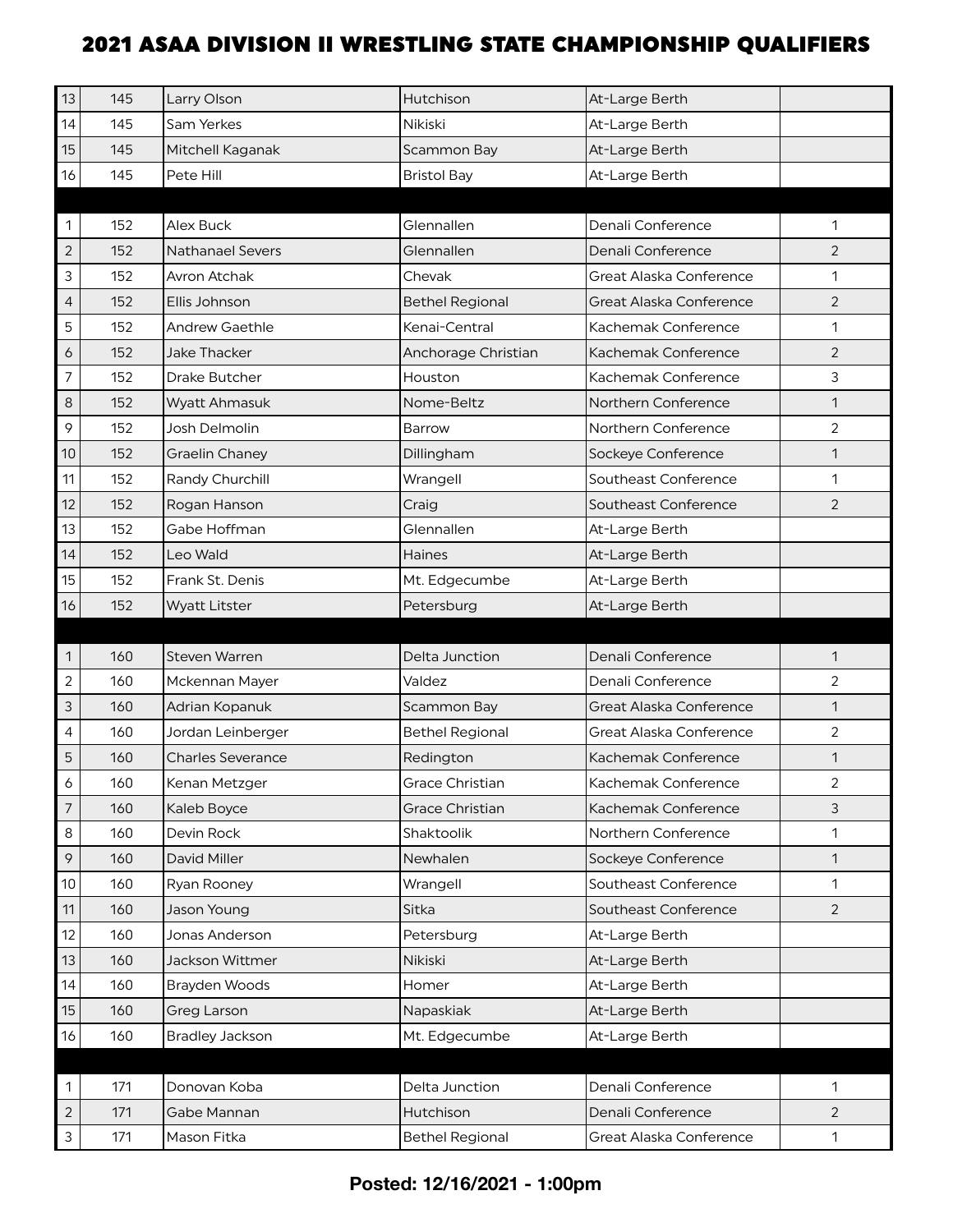| 4              | 171 | David Beans               | St. Mary's             | Great Alaska Conference | 2              |
|----------------|-----|---------------------------|------------------------|-------------------------|----------------|
| 5              | 171 | Simon Grenier             | Nikiski                | Kachemak Conference     | 1              |
| $\overline{7}$ | 171 | Nestor Kalugin            | Homer                  | Kachemak Conference     | $\mathfrak{Z}$ |
| 8              | 171 | Lucas Marvin              | Nome-Beltz             | Northern Conference     | $\mathbf{1}$   |
| 9              | 171 | Dylan Silook-Apatiki      | Gambell                | Northern Conference     | $\overline{2}$ |
| 10             | 171 | David Wetter              | Dillingham             | Sockeye Conference      | 1              |
| 11             | 171 | <b>Ethan Blatchley</b>    | Wrangell               | Southeast Conference    | $\mathbf{1}$   |
| 12             | 171 | Aiden Ojala               | Sitka                  | Southeast Conference    | 2              |
| 13             | 171 | <b>Wyatt Milnes</b>       | Redington              | At-Large Berth          |                |
| 14             | 171 | Fayzon Lawrence           | Seward                 | At-Large Berth          |                |
| 15             | 171 | Cameron Tai               | St. Mary's             | At-Large Berth          |                |
| 16             | 171 | <b>Blaine Smith</b>       | Anchorage Christian    | At-Large Berth          |                |
| 6              | 171 | <b>Richard Didrickson</b> | Mt. Edgecumbe          | At-Large Berth          |                |
|                |     |                           |                        |                         |                |
| 1              | 189 | Seth Briesmeister         | Hutchison              | Denali Conference       | 1              |
| $\overline{c}$ | 189 | Orrin Hicks               | Delta Junction         | Denali Conference       | $\overline{2}$ |
| 3              | 189 | Thomas Smith              | Hooper Bay             | Great Alaska Conference | 1              |
| 4              | 189 | <b>Harley Stokes</b>      | Redington              | Kachemak Conference     | 1              |
| 5              | 189 | <b>Keldin Nicoll</b>      | Houston                | Kachemak Conference     | 2              |
| 6              | 189 | Morgan Stark              | Kenai-Central          | Kachemak Conference     | $\mathsf{3}$   |
| $\overline{7}$ | 189 | <b>Devin Fields</b>       | Kotzebue               | Northern Conference     | $\mathbf{1}$   |
| 8              | 189 | Ethan George              | Nome-Beltz             | Northern Conference     | 2              |
| 9              | 189 | <b>Thomas Tinker</b>      | Dillingham             | Sockeye Conference      | 1              |
| 10             | 189 | Rowen Wiederspohn         | Wrangell               | Southeast Conference    | 1              |
| 11             | 189 | Kael Osborne              | Mt. Edgecumbe          | Southeast Conference    | 2              |
| 12             | 189 | Cody Shaw                 | Cordova                | At-Large Berth          |                |
| 13             | 189 | Tim Goodnight             | Nikiski                | At-Large Berth          |                |
| 14             | 189 | John Gosh                 | Redington              | At-Large Berth          |                |
| 15             | 189 | Jack Juliussen            | Grace Christian        | At-Large Berth          |                |
|                |     |                           |                        |                         |                |
| 1              | 215 | Stephen Hunt              | Delta Junction         | Denali Conference       | $\mathbf{1}$   |
| $\mathbf 2$    | 215 | Andrew Holman             | Hutchison              | Denali Conference       | $\overline{2}$ |
| 3              | 215 | Landon Burke              | <b>Bethel Regional</b> | Great Alaska Conference | $\mathbf{1}$   |
| 4              | 215 | Matheas Lopez             | Unalaska               | Great Alaska Conference | $\overline{2}$ |
| 5              | 215 | Ryan Randall              | Anchorage Christian    | Kachemak Conference     | $\mathbf{1}$   |
| 6              | 215 | Robert Isabel             | Nikiski                | Kachemak Conference     | $\overline{2}$ |
| $\overline{7}$ | 215 | Jack Gardner              | Seward                 | Kachemak Conference     | 3              |
| $\,8\,$        | 215 | Derek Seppilu Jr.         | Savoonga               | Northern Conference     | $\mathbf{1}$   |
| 9              | 215 | Benjamin Kaui             | Barrow                 | Northern Conference     | $\overline{2}$ |
| 10             | 215 | lan Anelon                | Newhalen               | Sockeye Conference      | $\mathbf{1}$   |
| 11             | 215 | Jake Eastaugh             | Wrangell               | Southeast Conference    | $\mathbf{1}$   |
| 12             | 215 | Kyle Biggers              | Petersburg             | Southeast Conference    | $\overline{2}$ |
|                |     |                           |                        |                         |                |